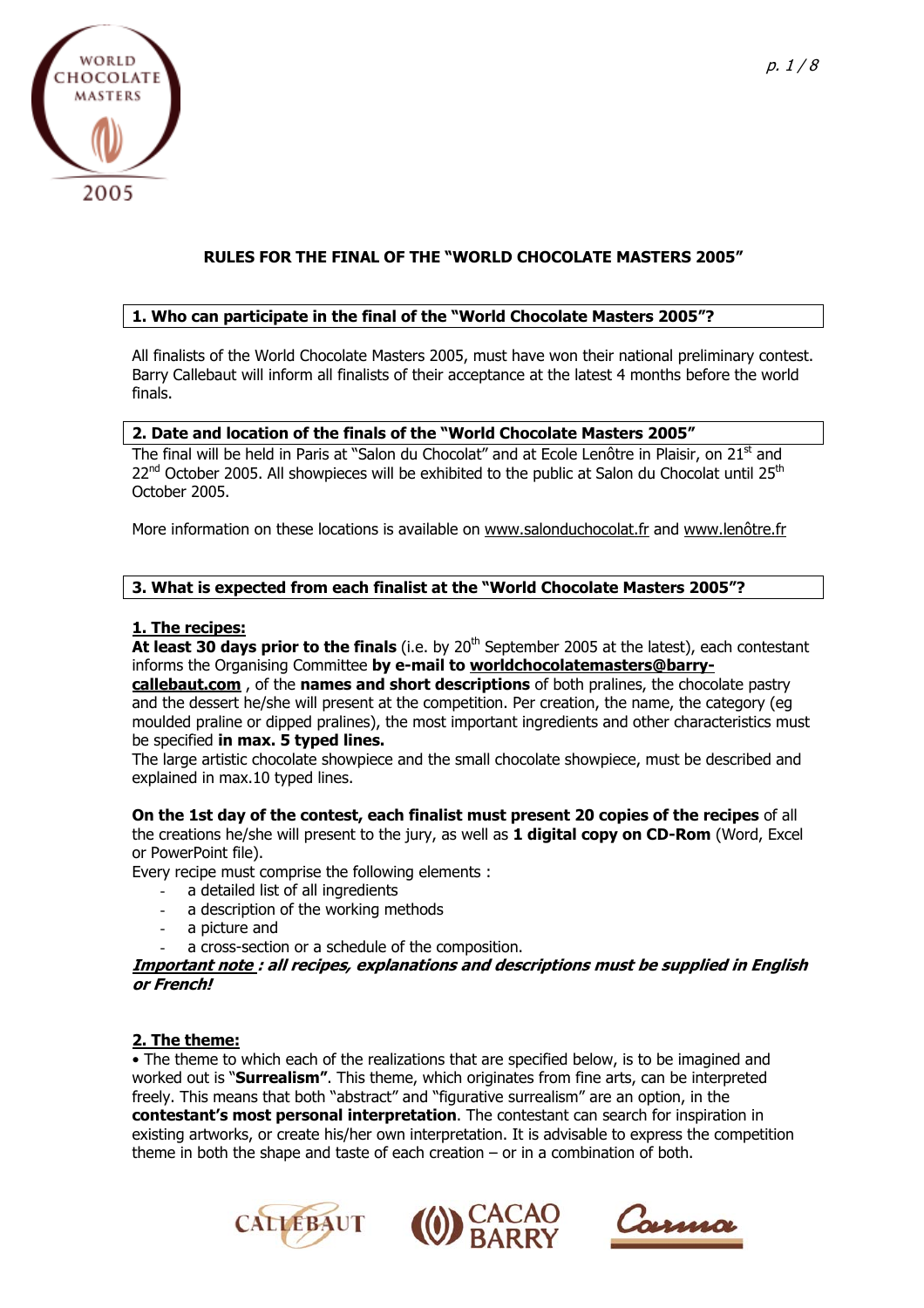

• Each contestant can freely interpret the competition theme, both in his/her choice of ingredients for the recipes and in the design of his/her realizations.

• Both the **creative interpretation** of the theme and how clearly this is expressed in the realizations, will contribute towards the points awarded by the jury.

#### **3. The creations:**

Each finalist is expected to produce the following items entirely in place and in front of the jury. He/she is free to repeat his/her creations from the national selections or part of them, or present totally new ones.

The competition theme must be expressed in all creations that are presented at the finals. **Innovative and creative recipes will be highly appreciated by the jury!** 

Each finalist must produce the following creations :

- chocolate pastry
- 2 types of pralines (1 moulded & 1 hand enrobed)
- gastronomic chocolate dessert
- small chocolate showpiece
- artistic chocolate showpiece

#### **3.1 Chocolate pastry**

Each finalist has to make a layered cake, with a chocolate centre. Quantity: **2 identical cakes for 8 people**: The inside of the cake must contain enough chocolate or cocoa to give the cake a dominant chocolate taste. Composition: Specifications: The cakes must be **prepared and decorated entirely on location**. Only the sponge or other base can be brought prebaked. All other elements must be prepared during the competition day. Each finalist is free to choose the shape and dimensions for his/her cakes. Weight per cake: maximum 1 kg. Presentation: On gold cardboard (to be brought by the finalist) 1 will be presented to the jury for tasting 1 will be used for presentation to the press, photographers... The technical jury will **slice the cakes** into the required number of portions and dress them on the plates. The plates to be used for tasting, are supplied by the Organising Committee.

#### **3.2 Pralines / chocolate bonbons**

|                  | Each finalist makes 2 different types of pralines.                                                                                  |
|------------------|-------------------------------------------------------------------------------------------------------------------------------------|
| <i>Quantity:</i> | minimum 40 pieces of each type                                                                                                      |
| Composition:     | 1 praline must be <b>moulded</b>                                                                                                    |
|                  | 1 praline must be hand enrobed                                                                                                      |
| Specifications:  | The pralines must be prepared on location, except for the interior<br>of the dipped praline, which can be made in advance. However, |
|                  | the interior must be cut and enrobed by hand during the contest,                                                                    |





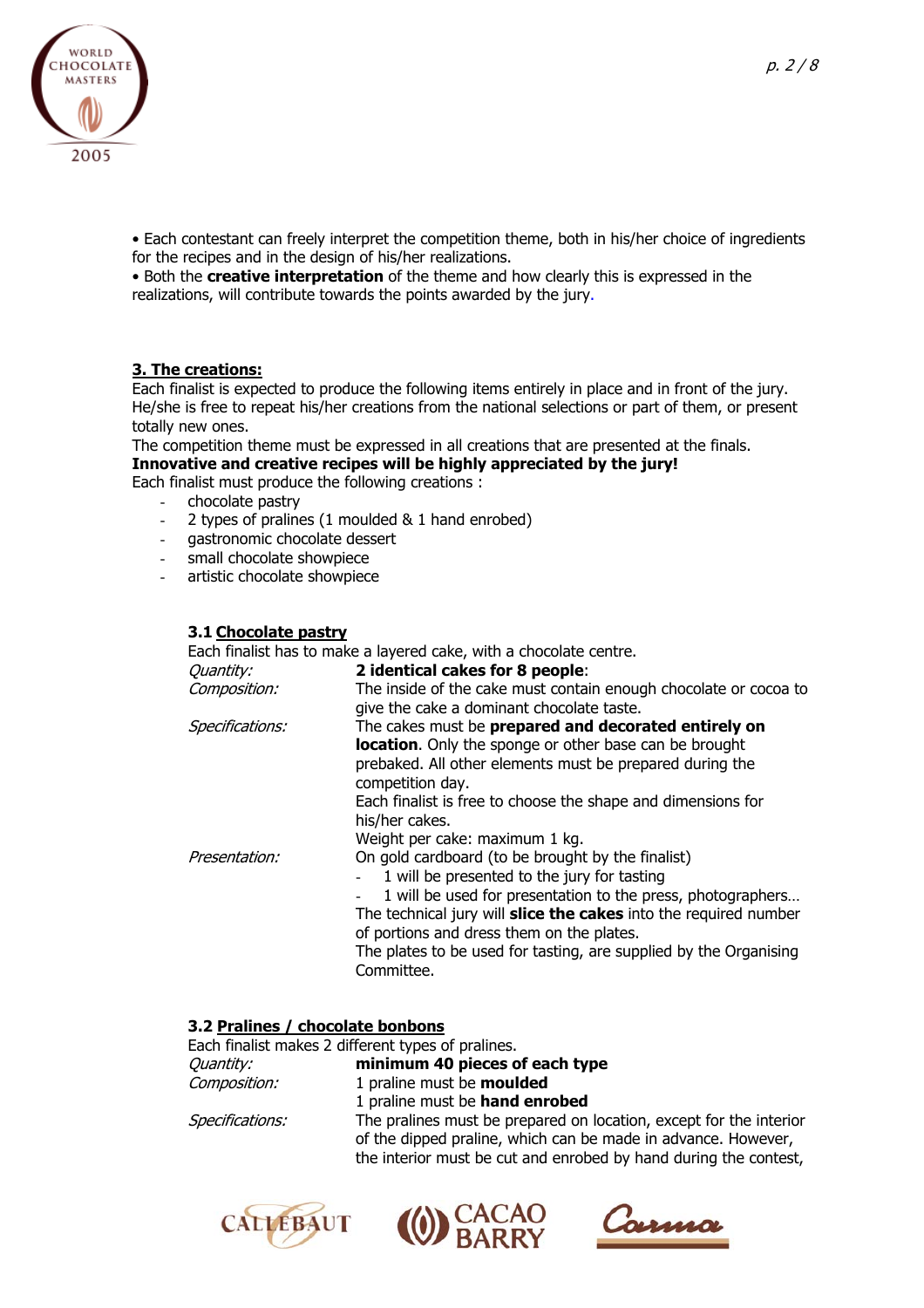

contest. The finalist must bring all required moulds himself. The recipe of each praline must contain minimum 30% of chocolate. Max. weight of the pralines : 15g (decorations included). Presentation: - 35 pieces of each type will be presented to the jury for tasting - 5 pieces will be presented to the press for photography.

- 5-10 pieces of each type must be presented **in the contestant's chocolate showpiece** (see 3.4). These must be **brought completely finished from home**, or made during the preparation time in Paris.

on 22<sup>nd</sup> October. A filling cutter (quitare) will be available at the

## **3.3 Gastronomic chocolate dessert**

|                 | Each finalist prepares a gastronomic dessert in which chocolate plays a major role.                                                                                                                                                                         |
|-----------------|-------------------------------------------------------------------------------------------------------------------------------------------------------------------------------------------------------------------------------------------------------------|
| Quantity.       | 9 portions                                                                                                                                                                                                                                                  |
| Specifications. | The desserts must be fully prepared on location.                                                                                                                                                                                                            |
|                 | The desserts must contain enough chocolate or cocoa to have a<br>distinctive chocolate taste.                                                                                                                                                               |
| Presentation:   | - The finalists bring all plates or other presentation items<br>for the desserts themselves. They are completely free to<br>choose the presentation of their gastronomic dessert. Both the<br>presentation and the taste of each dessert will be<br>judged. |
|                 | - 8 plates will be served to the jury for tasting                                                                                                                                                                                                           |
|                 |                                                                                                                                                                                                                                                             |

- 1 plate will be photographed

## **3.4 Small chocolate showpiece**

Each finalist prepares a small showpiece in chocolate, related to the competition theme. Quantity : 1 piece Dimensions : **No limits in height or dimensions** Specifications : **Weight : 400g**

The weight can vary 10% (360g to 440g)

Presentation : - This showpiece must be made entirely in place during the

- contest. - This showpiece must consist for 100% of chocolate and other
- cocoa deriving products. - Only colourings made of cocoa butter can be used, with the
- exception of edible gold, silver and cupper colours & leaves. - The commercial showpiece has to be **presented on a base**
- **that the contestant brings along**. This base does not have to be edible. The showpiece cannot be glued to the base, as it will be weighed by the jury.





Carma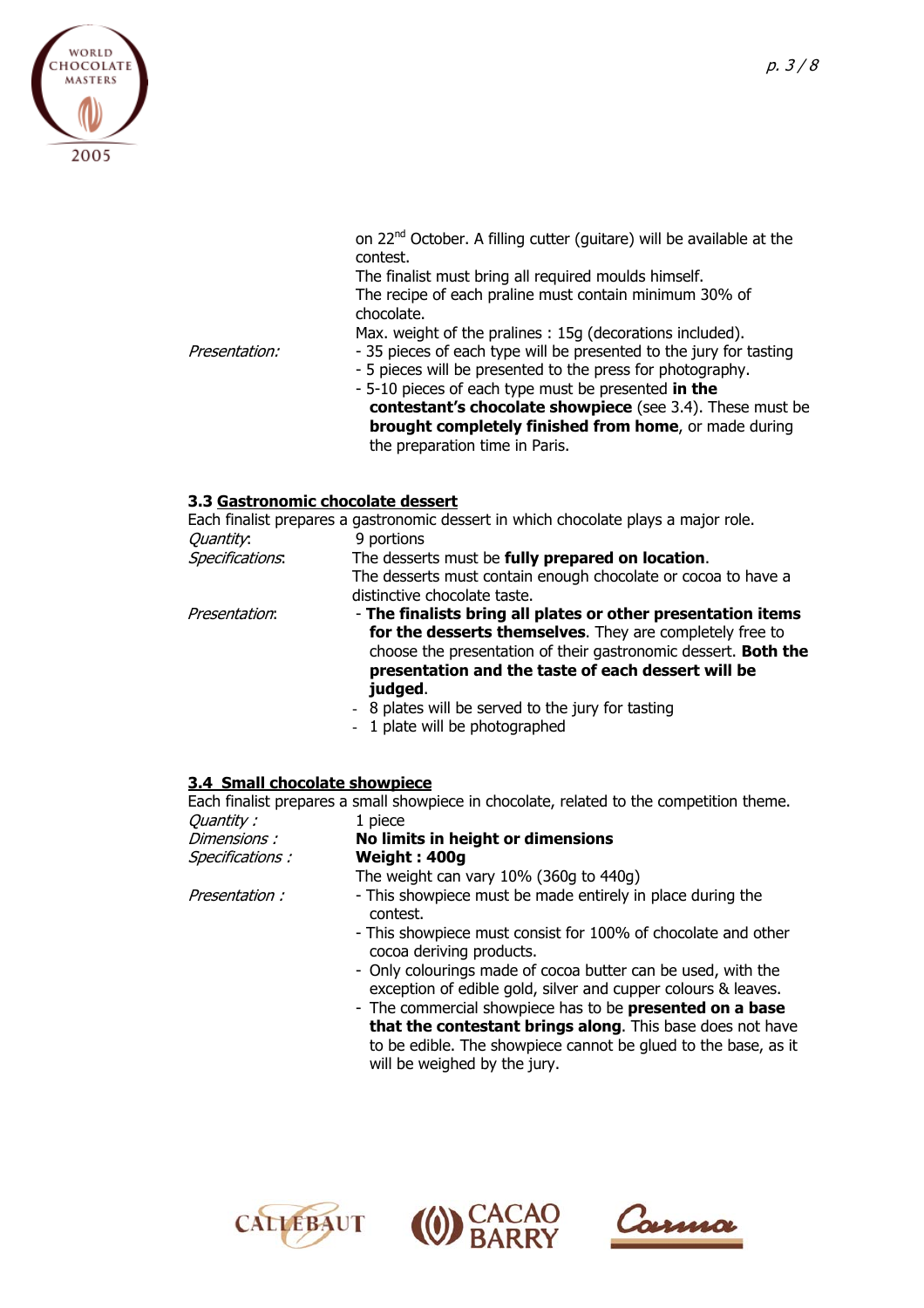

# **3.5 Creative Chocolate Showpiece**

|                 | Each finalist makes a <b>creative chocolate showpiece</b> related to the competition theme. |
|-----------------|---------------------------------------------------------------------------------------------|
| Number:         | 1 item                                                                                      |
| Dimensions :    | Base of 60 cm x 60 cm maximum. No part of the                                               |
|                 | showpiece can extend over this base.                                                        |
|                 | The contestant can choose the height freely, with a maximum of                              |
|                 | 1,5m. No minimum height is required.                                                        |
| Specifications: | - All ingredients must be edible. All non-edible materials must                             |
|                 | be removed before the end of the competition (e.g. plastic foil).                           |
|                 | For each non-removed item, 5% of the total score for the                                    |
|                 | showpiece will be deducted.                                                                 |
|                 | - The showpiece must consist for 100% of chocolate and                                      |
|                 | other cocoa deriving products. Only colourings made of                                      |
|                 | cocoa butter can be used, with the exception of edible gold,                                |
|                 | silver and cupper colours & leaves.                                                         |
|                 | - Before the contest, the finalists can have access to a fully                              |
|                 | equiped work area in or around Paris to prepare their                                       |
|                 | showpieces, but are also allowed to bring parts or a finished                               |
|                 | showpiece pieces from home. All parts can be assembled,                                     |
|                 | finished, coloured and/or decorated in advance.                                             |
|                 | - On Friday 21 <sup>st</sup> October, at Salon du Chocolat, the                             |
|                 | finalists istall their showpieces in front of the technical                                 |
|                 | jury, within 3 hours. At the booth at Salon du Chocolat, dark,                              |
|                 | milk and white chocolate will be available.                                                 |
|                 | <b>Important remark</b> : it will not be possible to create any                             |
|                 | elements at Salon du Chocolat. Only assembling and finishing                                |
|                 | are allowed and possible there!                                                             |
|                 | Each contestant transports his own chocolate showpiece and                                  |
|                 | takes full responsibility over this.                                                        |
|                 | - It is not allowed to use any hard materials for support or                                |
|                 | other fortifying or decorative materials. The jury has the right to                         |
|                 | perforate the showpieces to check them. Pieces containing                                   |
|                 | prohibited elements will automatically be disqualified.                                     |
|                 | - Max. 50% of the surface of the showpiece can be                                           |
|                 | sprayed with a spray gun or airbrush.                                                       |
|                 | - Each finalist has a display base of $+/-$ 1m high at                                      |
|                 | his/her disposal, that is supplied by the Organising                                        |
|                 | Committee.                                                                                  |
| Presentation:   | - 5-10 pralines of each type must be incorporated into the                                  |
|                 | Showpiece. These must be brought fully prepared from home                                   |
|                 | and must be identical to the ones that will be presented during                             |
|                 | the contest.                                                                                |
|                 | - The Chocolate Showpieces will be exhibited in a transparant                               |
|                 | vitrine that is supplied by the Organising Committee.                                       |
|                 | - The Chocolate Showpiece has to be presented directly on the                               |
|                 | display base. It is not allowed to use any other background,                                |
|                 | base or other accessories (light, mirror etc) that is not made of                           |
|                 | chocolate and part of the showpiece itself.                                                 |





CACAO Carma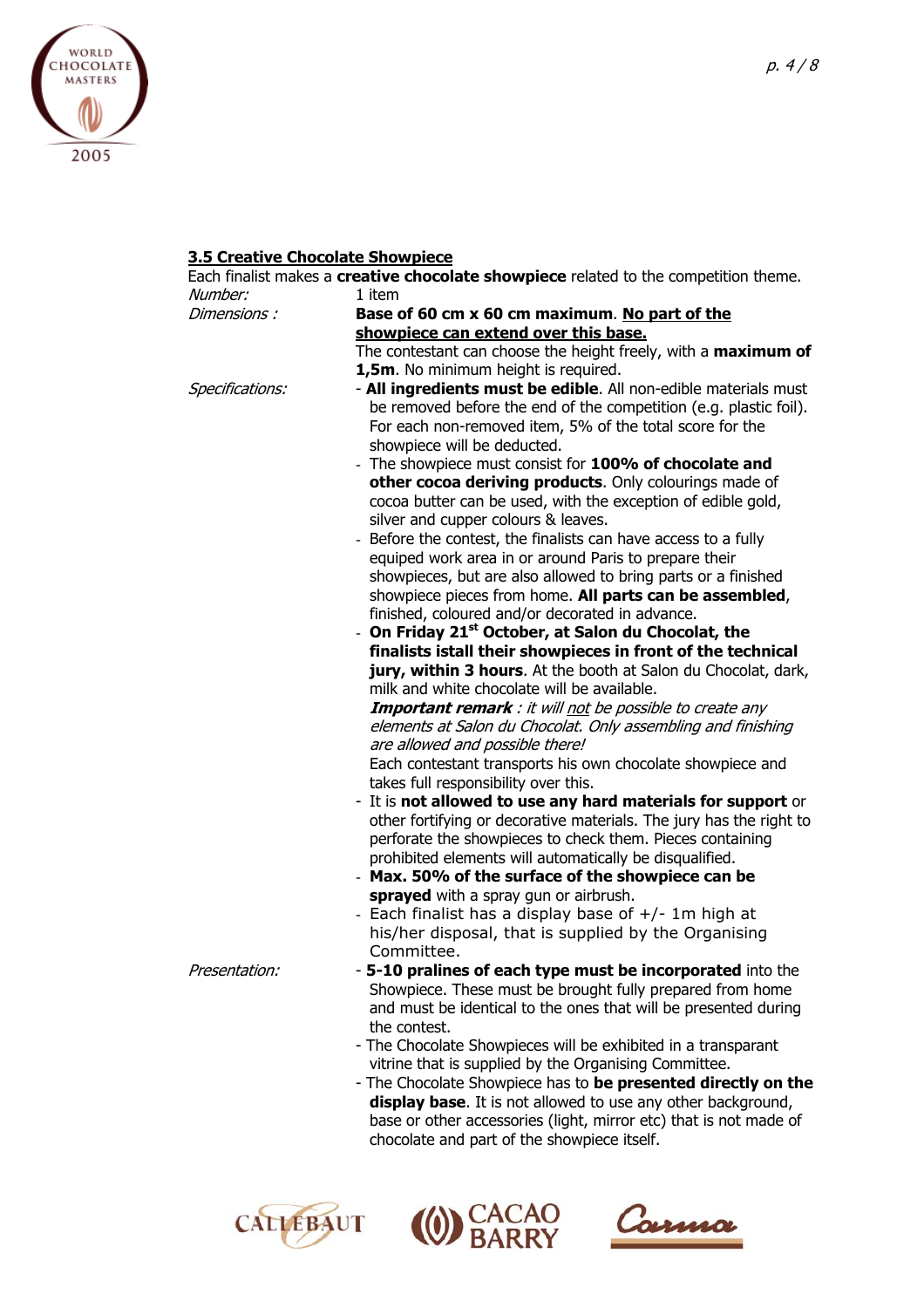

#### **4. Practical information**

#### **1. The time schedule of the finals:**

• All finalists have to attend a last briefing together before the competition. They will be personally informed about the details.

- The finals take 2 days, with a total work period of 13 hours.
- Planning:

# **Wednesday 19<sup>th</sup>& Thursday 20<sup>th</sup> October 2005** 08:00h - 18:00h : Free access to professional s

Free access to professional schools for preparation.

## **Friday 21st October 2005 (3 work hours)**

| $6:00h - 13:00h$ :  | Access to schools to prepare the showpieces for transport &<br>installing the personal work spaces at Lenôtre School |
|---------------------|----------------------------------------------------------------------------------------------------------------------|
| 13:30h:             | Access to Salon du Chocolat                                                                                          |
| $14:00h - 17:00h$ : | Assembling the chocolate showpieces at Salon du Chocolat                                                             |
| $18:30h - 19:30h$ : | Judging of the showpieces (jury 1)                                                                                   |
| $20:00h - 21:30h$ : | Inauguration ceremony at Salon du Chocolat                                                                           |

# **Saturday 22nd October 2005 (10 work hours)**

| 5:00h:              | Access to Lenôtre School for contestants and jury              |
|---------------------|----------------------------------------------------------------|
| $5:30h - 6:00h$ :   | Checking of workspaces, equipment and ingredients by the jury. |
| 6:00h:              | Start of the competition.                                      |
| $8:30h - 10:00h$ :  | Tasting of hand enrobed pralines (jury 1)                      |
| $10:30h - 12:45h$ : | Tasting of desserts (jury 2)                                   |
| $13:30h - 15:45h$ : | Tasting of the chocolate pastry (jury 2)                       |
| 16:00h:             | End of the total work period.                                  |
|                     | Judging of the contestants' work (jury 1)                      |
|                     | Judging of the small chocolate showpieces (jury 2)             |
| $16:30h - 18:00h$ : | Tasting of the moulded pralines (jury 1)                       |
| $16:00h - 18:00h$ : | Clearing the work spaces                                       |
| 20:30h:             | Proclamation of the results                                    |
|                     |                                                                |

This time schedule is indicative. All finalists will receive an individual timetable at the latest 2 months before the contest.





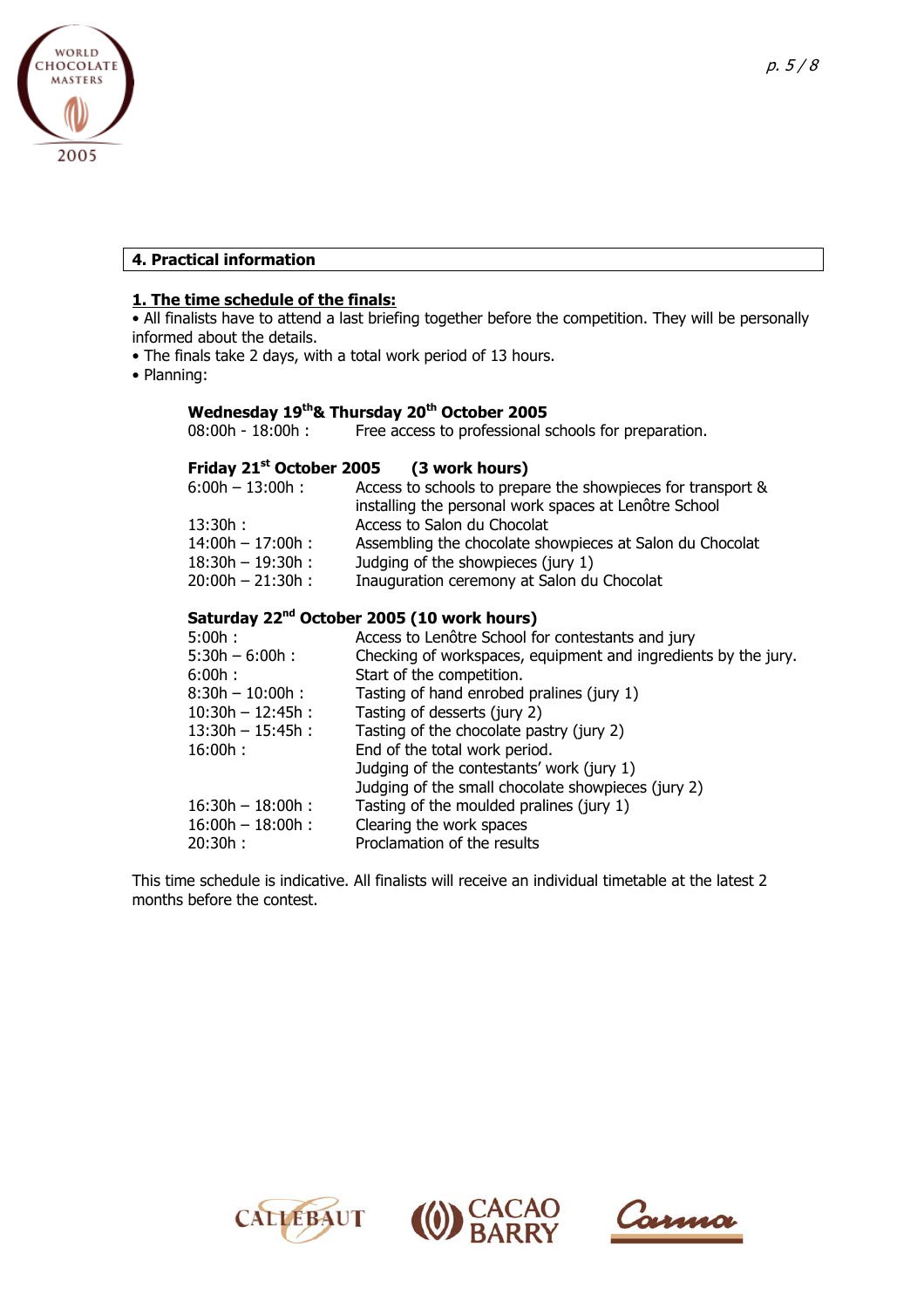

# **2. Ingredients and equipment**

- **Only chocolate and other ingredients by Callebaut, Cacao Barry and Carma are allowed**, except for ingredients that are not available within their product ranges (sugar, fruits, cream...).
- **Products of Callebaut, Cacao Barry and Carma cannot be brought pre-weighed**, but **must be ordered in advance** through the order form, before 31st August 2005 on the official order form. On Friday  $21<sup>st</sup>$  October, the finalists have access to their competition workspaces, to range their material & ingredients. They are then allowed to weigh the products they pre-ordered and to melt chocolate, but not to temper it. It is absolutely not permitted to temper any chocolate before the competition starts. **After this preparation period, the contestants go to Salon du Chocolat with their showpieces.**
- **•** Participants must bring any other ingredients needed for the preparation of their creations themselves. Each ingredient must be stored in a **separate packaging or container**, labelled with a **neutral description** (e.g. cream 35%, not "Cream Brand X 35%"). The Organising Committee can organise certain ingredients for the contestants like butter, cream, milk, sugar, eggs... Any finalist who wishes to have these can order them through the official order form by  $31<sup>st</sup>$  August 2005.
- **Only basic ingredients** (butter, cream, alcohol etc) can be brought into the workspace. They can be pre-measured but not mixed or processed in advance. No finished products are allowed to be used (e.g. marmalades, nougatine etc). Any ingredient that is not listed in a contestant's recipe book, cannot be used unless it is approved by the Organising Committee. In case of doubt, please contact the Organising Committee before the competition.
- The **sponges or bases for the pastry** must be brought fully baked off**.**
- When the competition starts, **all ingredients must be cold**, with the exception of chocolate in the melting containers.
- All ingredients will be subjected to strict checking before the competition starts. During the entire competition, the material and work spaces of all finalists will be checked.
- The following **equipment** will be at the disposal of the participants throughout the competition:
	- ♦ Refrigerator with trays (60x40 cm) 70 cm height per person
	- $\bullet$  Freezer (- 20 °C) & trays (60x40 cm) 60 cm height per person
	- ♦ Blast freezers or carbo ice
	- ♦ 1 étuve (heat chamber) for common use
	- ♦ 1 filling cutter (guitare) for 4 people
	- $\bullet$  1 induction or gas stove top per person  $+$  2 suitable utensils
	- ♦ 1 marble work tablet per person
	- ♦ 1 stainless steel work surface (+/-120x75 cm) per person
	- ♦ 1 speed rack with trays (60x40 cm) per person
	- 1 electric beater (stand mixer) & attachments per person
	- 1 microwave oven 700 Watt per person
- Any other necessary **small equipment** (e.g. bowls, whisks, spoons, knives etc) should be brought by the candidate him or herself. For your own convenience, please label all your personal equipment.
- Approval must be obtained for all **electrical devices** that the participants wish to bring themselves, on the official form. Any requests must reach the Organisation by  $31<sup>st</sup>$  August 2005.
- **For all tasting sessions, the plates & cutlery of the Organisation must be used, except for the dessert** (see point 2.3)**.**





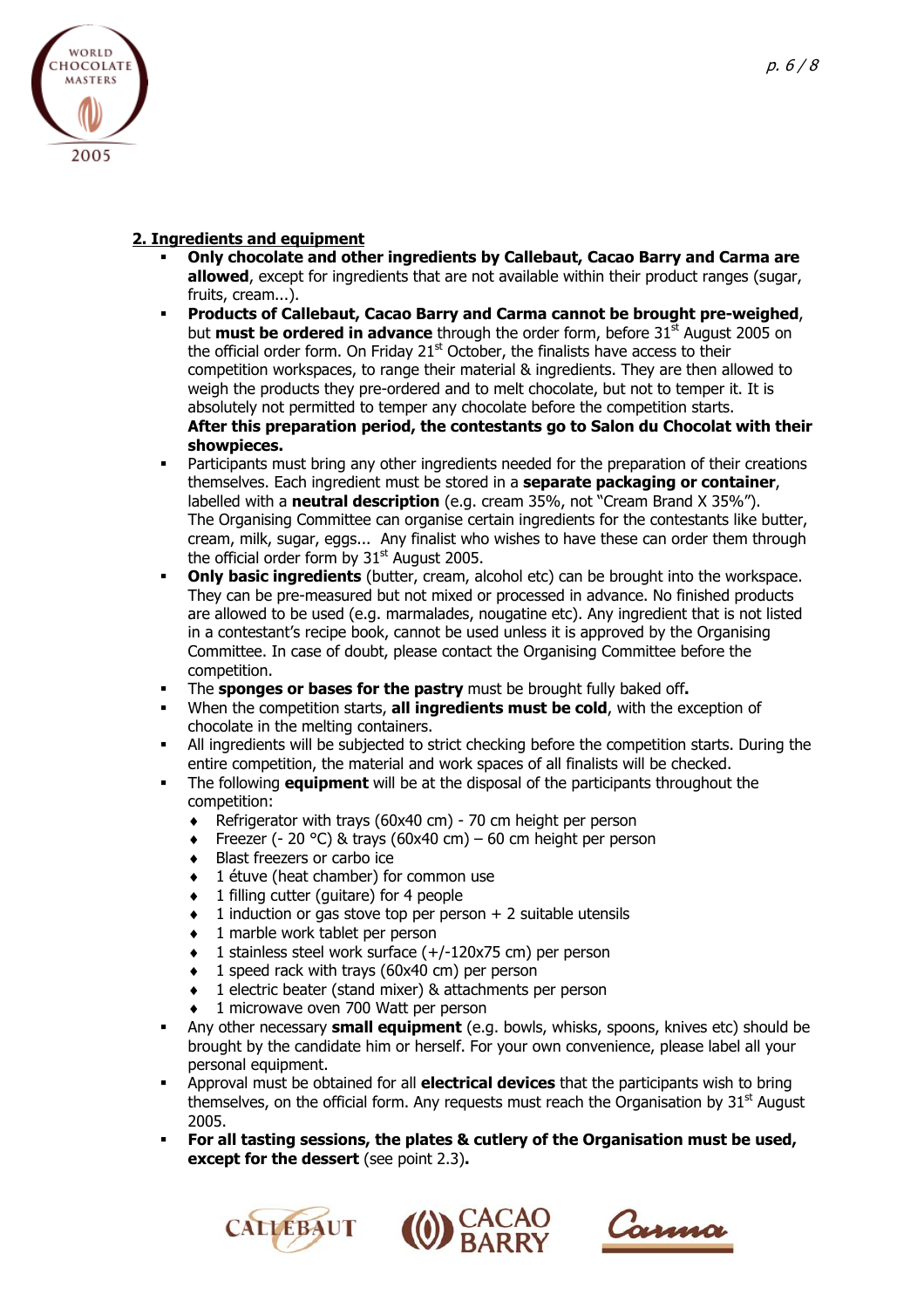

 For the **dessert**, each individual finalist **must bring the necessary plates and serving material**. He/she can either use the cutlery of the Organisation (samples available 2 months before the competition) or bring his/her personal preference.

# **3. The evaluation by the jury**

- The jury will be composed internationally. Each represented country will invite 1 judge.
- The jury will assess each contestant for:
	- the technical skills (evaluated on 8x20points or 14,3% of the points):
		- $\Rightarrow$  his/her professionalism, organisation of work and materials, general hygiene at work, recipe book
	- **the small chocolate showpiece** (evaluated on 8x20points or 14,3% of the points)  $\Rightarrow$  Aesthetic aspects, interpretation of competition theme, neatness & finishing
	- the artistic chocolate showpiece (evaluated on 16x20points or 28,6% of the points)
		- $\Rightarrow$  Harmony and balance between different elements, presentation of pralines, aesthetic aspects, interpretation of competition theme, neatness & finishing
	- **the taste of the creations** (evaluated on 8x60 points or 42,8% of the points):
		- $\Rightarrow$  taste, structure, size, flavour harmony or contrasts, appearance, originality of each creation
		- $\Rightarrow$  8x20 points for the chocolate bonbons, 8x20 points for the pastry and 8x20 points for the chocolate dessert

## **4. Who becomes the "World Chocolate Master 2005"?**

The top-scoring finalist, i.e. with the highest total of points during the final, wins the competition and will be appointed **"World Chocolate Master 2005"**.

## **5. Prize Package for the "World Chocolate Masters 2005"?**

A prize package with a total value of **€ 75.000** will be shared among the finalists at the "World Chocolate Masters 2005". This package will comprise money as well as professional material and will be divided in proportion to the finalists' ranking and the scores they achieve during the finals.

Also included in this total prize package are transport, hotel and catering for all finalists, throughout the entire final. For these elements, an average cost per participant will be calculated by dividing the total cost by the number of contestants.

- **The winner of the competition**, or **"World Chocolate Master 2005"**, wins a prize package of at least **€ 20.000** as well as this title.
	- $\Rightarrow$  This prize package will include a trophy, travel, hotel and catering costs for his/her participation, prize money and gifts.
- The **second** one wins a package to the value of **€ 12.500**.
	- $\Rightarrow$  This prize package will include travel, hotel and catering costs for his/her participation, prize money and gifts.
- The finalist who ends up **third**, wins a package to the value of at least **€ 6.500**.
	- $\Rightarrow$  This prize package will include travel, hotel and catering costs for his/her participation, prize money and gifts.